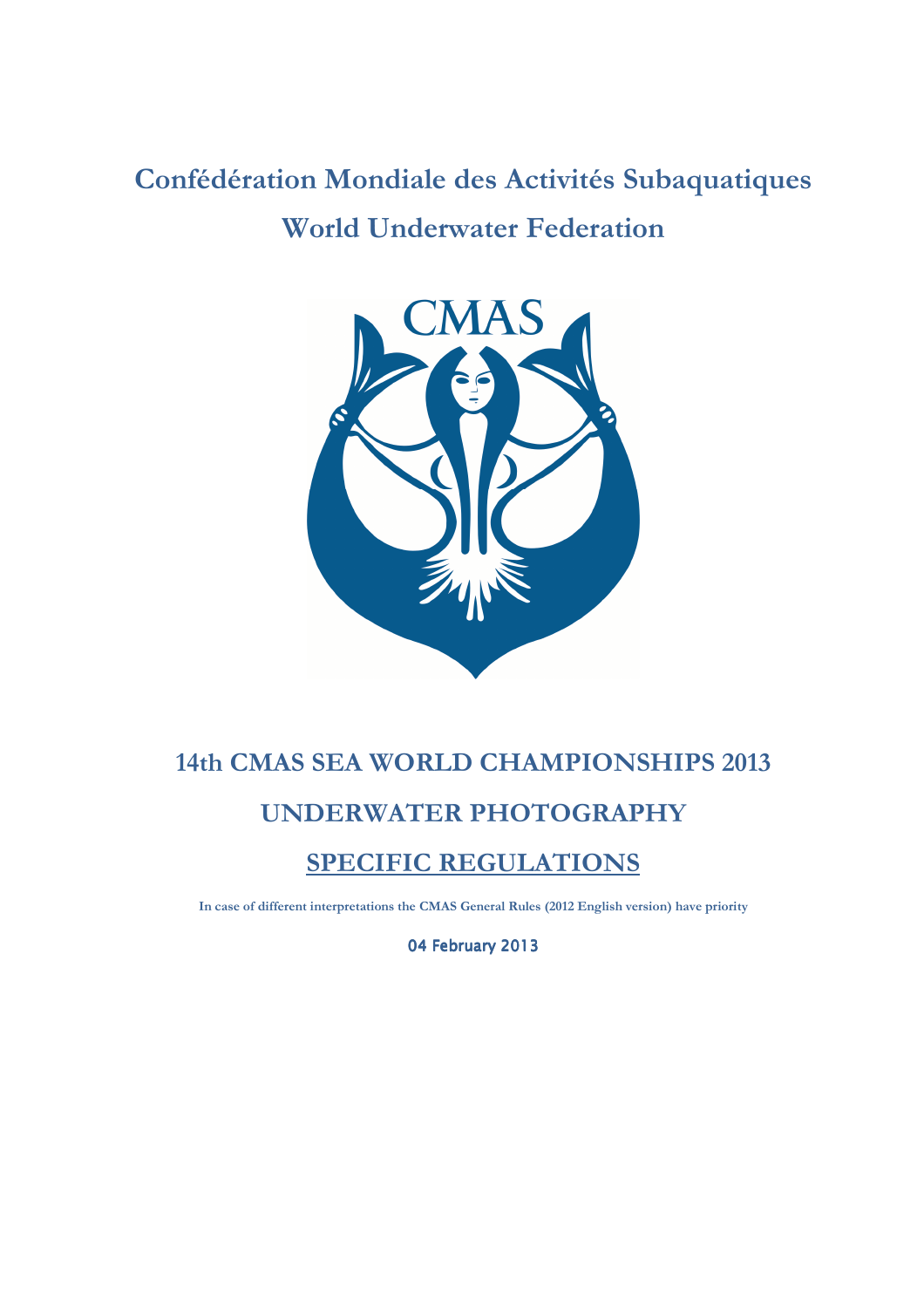## **Index**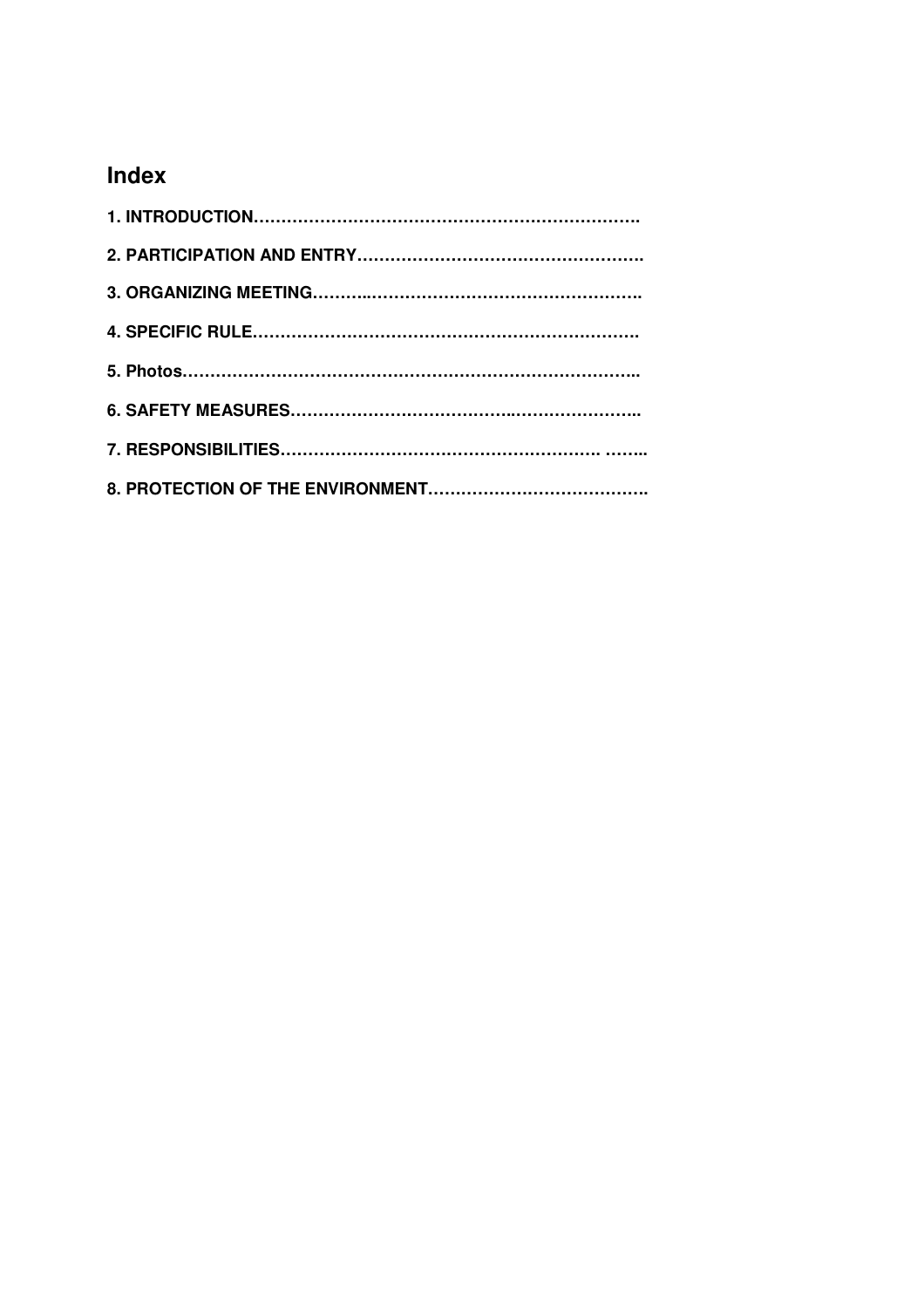#### **1. INTRODUCTION**

- 1.1 Specific Rules of the XIV World Championship of Sea Underwater Photography to be held in Cayo Largo, Cuba, from April 8<sup>th</sup> to 14<sup>th</sup>, 2013.
- 1.2 This championship will take place over a period of 4 days, divided as follows:
	- 1.2.1 One day for practice
	- 1.2.2 Two days of competition
	- 1.2.3 One day for judging
- 1.3 Organization of the event
	- 1.3.1 The event is hosted by the Ministry of Tourism of Cuba through the Yacht Clubs and Marinas Company, Marlin S.A. and the advisory and cooperation of the Cuban Federation of Underwater Activities (FCAS), and certified by the Audiovisual Aids Commission of CMAS and the Sports Committee of CMAS.
- 1.4 Specific Rules
	- 1.4.1 This championship is based on the General Rules(2012) of CMAS for Sea Underwater Photography and the Specific Rules made by the Audiovisual Aids Commission and the Sports Committee of FCAS.

#### **2. PARTICIPATION AND ENTRY**

- 2.1 All Federations interested in participating have to return no later than  $28<sup>th</sup>$  of February 2013 the entry form (Enclosure A) to CMAS (spo@cmas.org) with a copy to FCAS (fcas@inder.cu, orestesgm30@hotmail.com)
- 2.2 Each member federation or association can propose maximum a total team of 5 persons including 2 photographers, 2 assistants (models) and one captain.
- 2.3 The federations should send to CMAS Enclosure 6 of specific procedures and obligations applicable to all World Championships.
- 2.4 Personal entry forms (Enclosure B) have to be received by CMAS (spo@cmas.org) at the latest 1 months before the date of the competition with a copy sent to FCAS ibrahim@havanatur.cu

#### **3. ORGANIZING MEETING**

- 3.1 The Organizing Meeting will be held on April 9th, 2013, at 16:00
- 3.1.1 Participants:
	- The organizing committee and the persons in charge appointed by the hosting federation (divers, boatmen, doctors and others)
	- CMAS International Judge
	- CMAS Delegate
	- The President of the CMAS Visual Commission
	- Team Captains and competitors
- 3.2 Purpose of the meeting
- 3.2.1 Allocate by draw a number to each photographer in order to use throughout the competition.
- 3.2.2 The distribution of the teams on the boats and allocation by draw of the rotation of the boats on dive sites.
- 3.2.3 Announce all the information concerning: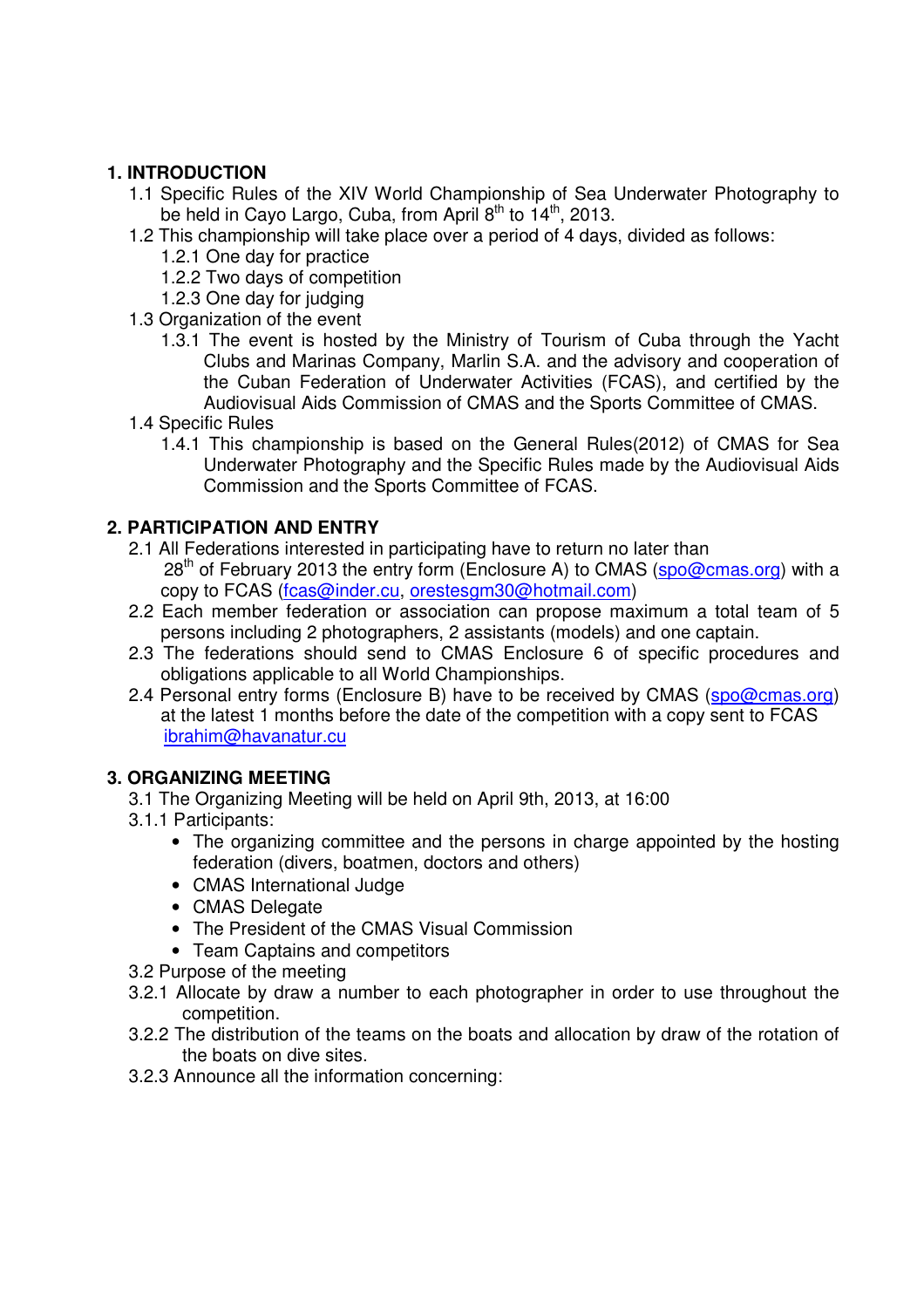- 3.2.3.1 Technical matters
- 3.2.3.2 Time schedules and means of transport
- 3.2.3.3 Safety measures
- 3.2.3.4 Organization of the dives and handling of the photo films
- 3.2.3.5 The different photo categories to be judged
- 3.2.3.6 Guidelines for the protocol medal ceremony.

#### **4. SPECIFIC RULE**

- 4.1 There will be 4 (four) Competition Zones and 2 (two) as reserve.
- 4.2 Competition Program

#### **SCHEDULE OF CMAS XIV WORLD CHAMPIONSHIP OF SEA UNDERWATER PHOTOGRAPHY 2013**

| <b>Date</b> | <b>Activity</b>                                                                 |  |  |  |  |  |
|-------------|---------------------------------------------------------------------------------|--|--|--|--|--|
| Tuesday,    | 06:00 Transfer of participants to the airport (1)                               |  |  |  |  |  |
| April 9th   | 07:00 Departure to Cayo Largo.                                                  |  |  |  |  |  |
|             | 08:00 Arrival in Cayo Largo. Transfer to Playa Blanca Hotel.                    |  |  |  |  |  |
|             |                                                                                 |  |  |  |  |  |
|             | 09:00 Welcoming Cocktail. Accreditation.                                        |  |  |  |  |  |
|             | 12.00 Lunch.                                                                    |  |  |  |  |  |
|             | 16.00 Technical Meeting                                                         |  |  |  |  |  |
|             | 19.30 Opening Ceremony                                                          |  |  |  |  |  |
|             | 20.30 Welcoming Dinner.                                                         |  |  |  |  |  |
| Wednesday,  | 06.30-07.30 Breakfast at the hotel.                                             |  |  |  |  |  |
| April 10th  | 08.00 Transfer to the Marina.                                                   |  |  |  |  |  |
|             | 08.30 Photographic equipment checkup.                                           |  |  |  |  |  |
|             | 09.30 Departure of boats to the diving sites. Professional activities including |  |  |  |  |  |
|             | two adaptation dives. Lunch on the boats.                                       |  |  |  |  |  |
|             | 16.00 Return to the Marina.                                                     |  |  |  |  |  |
|             | 17.00 Transfer to the hotel.                                                    |  |  |  |  |  |
|             | 20:00 Dinner at the hotel.                                                      |  |  |  |  |  |
| Thursday,   | 06:30-07:30 Breakfast at the hotel.                                             |  |  |  |  |  |
| April 11th  | 08:00 Transfer to the Marina.                                                   |  |  |  |  |  |
|             | 08.30 Photographic equipment checkup.                                           |  |  |  |  |  |
|             | 09:30 Departure of boats to the diving sites. Professional activities including |  |  |  |  |  |
|             | two competition dives. Lunch on the boats.                                      |  |  |  |  |  |
|             | 16.00 Return to the Marina.                                                     |  |  |  |  |  |
|             | 17.00 Transfer to the hotel.                                                    |  |  |  |  |  |
|             | 20:00 Dinner at the hotel.                                                      |  |  |  |  |  |
| Friday,     | 06:30-07:30 Breakfast at the hotel.                                             |  |  |  |  |  |
|             | 08:00 Transfer to the Marina.                                                   |  |  |  |  |  |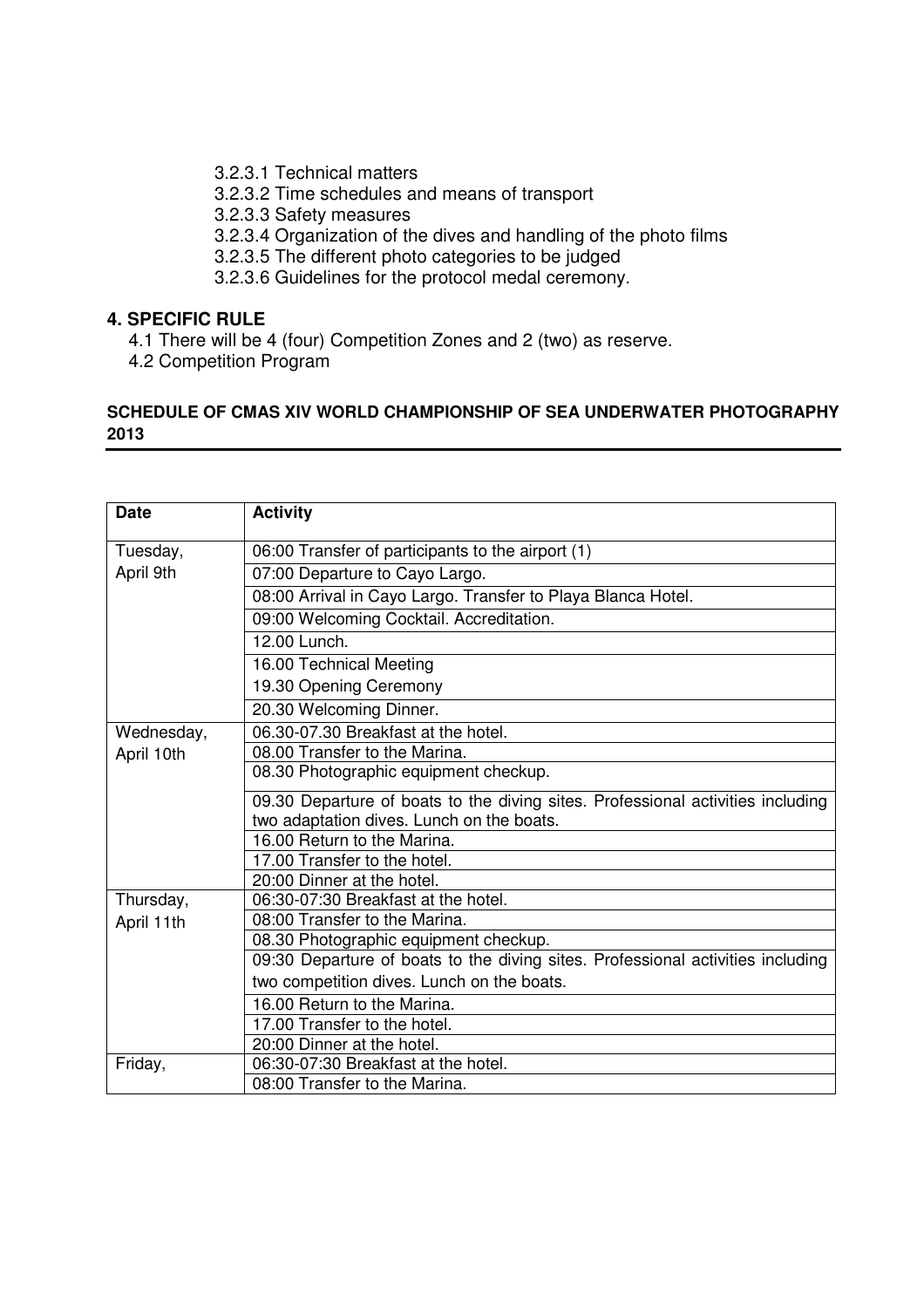| April 12th | 08.30 Photographic equipment checkup.                                             |  |  |  |  |
|------------|-----------------------------------------------------------------------------------|--|--|--|--|
|            | 09:30 Departure of boats to the dive sites. Professional activities including two |  |  |  |  |
|            | competition dives. Lunch on the boats.                                            |  |  |  |  |
|            | 16.00 Return to the Marina.                                                       |  |  |  |  |
|            | 17.00 Transfer to the hotel.                                                      |  |  |  |  |
|            | 18.00 Selection of images by the competitors.                                     |  |  |  |  |
|            | 20:00 Dinner at the hotel.                                                        |  |  |  |  |
| Saturday,  | 07.00-08.00 Breakfast at the hotel.                                               |  |  |  |  |
| April 13th | 07.00 Submission of images to the Jury for the contest.                           |  |  |  |  |
|            | 09.30 Jury deliberation.                                                          |  |  |  |  |
|            | 12.00 Lunch at the Hotel.                                                         |  |  |  |  |
|            | 20.00 Projection of the prizewinning photos and Official Prize Awarding           |  |  |  |  |
|            | Ceremony.                                                                         |  |  |  |  |
|            | 21.00 Dinner and Closing Gala.                                                    |  |  |  |  |
| Sunday,    | 06.30-07.30 Breakfast at the hotel.                                               |  |  |  |  |
| April 14th | 08:00 Transfer of all participants to Cayo Largo Airport.                         |  |  |  |  |
|            | 10:00 Return to Havana.(1)                                                        |  |  |  |  |
|            | 11.00 Transfer of all participants to hotels in Havana                            |  |  |  |  |

4.3 Environmental conditions and others:

- Sea temperature: between 25-27 degrees Celsius
- Visibility: 15 meters minimum.
- The transfer from the Diving Center to the Dive Site is of 40 minutes.
- Transfer from one Competition Site to another takes about 30 minutes.
- The Diving Center has 12-liter aluminum cylinders filled at 200 bars and there is also international connection.
- 4.4 For any request of information concerning the championship, you can contact the Organizing Committee at:

 Ivett Roig Albet; dircomercial@marlin.tur.cu, and /or Jenny Jay Costa; rpublicas@marlin.tur.cu

4.5 Hotel accommodation will be at Playa Blanca Hotel, home of the event, through HAVANATUR S.A. offices

#### **4.6 PACKAGE PRICE FOR THE EVENT AT PLAYA BLANCA HOTEL, CAYO LARGO**

It includes per person:

- A 5-night stay at the all-inclusive Playa Blanca Hotel in Cayo Largo, per person in single or double rooms.
- Air ticket + Transfer in/out Hav-Cayo Largo-Hav.
- Roundtrip transfers Marina Cayo Largo Playa Blanca Hotel Marina Cayo Largo Playa Blanca Hotel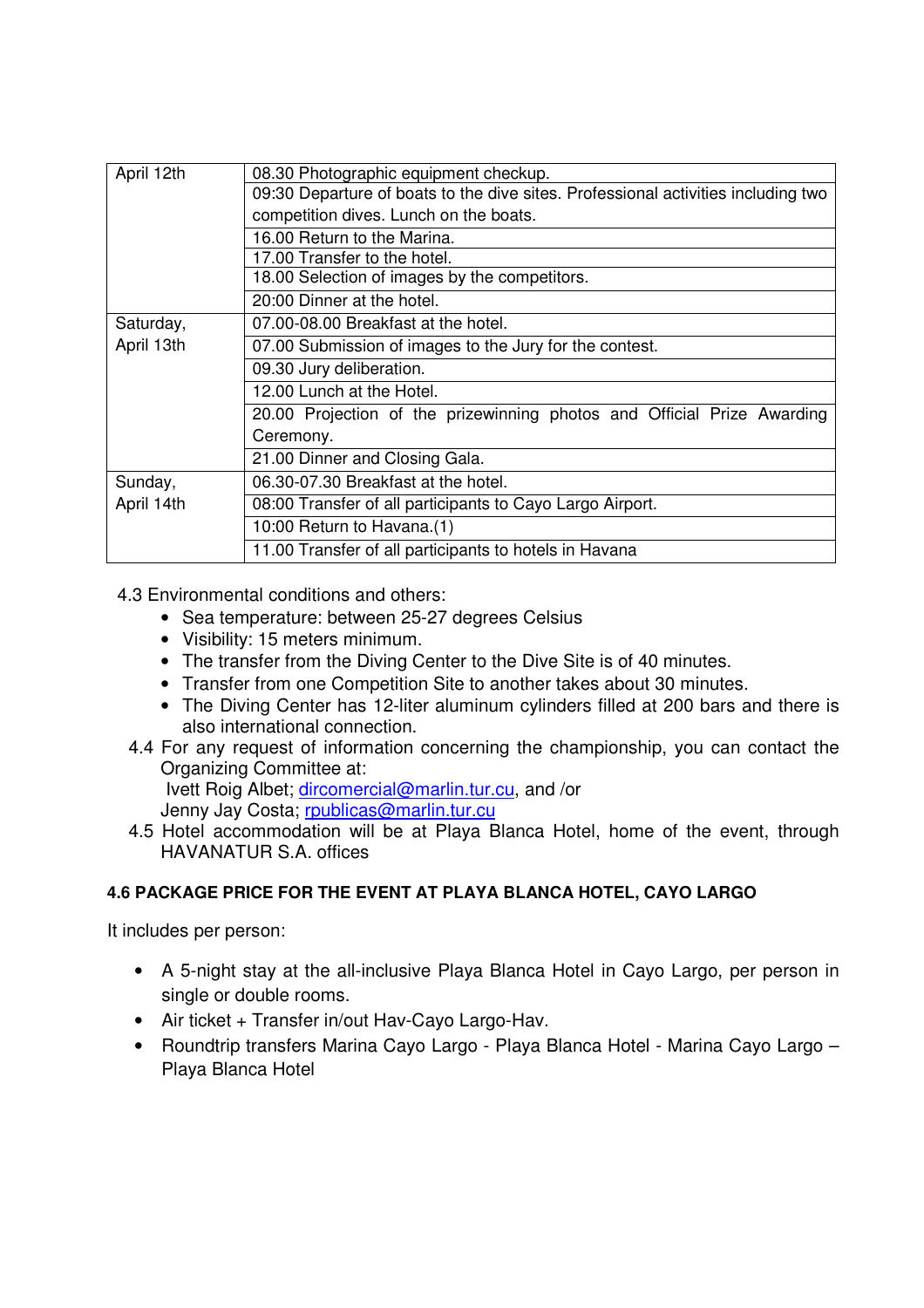- Welcoming dinner at the event
- Farewell lunch at the event
- Pack of two daily dives in different sites during the three days of competition and on boats with expert crew, diving instructor (judge), lunch on board and non-alcoholic open bar (water, juices, soft drinks, teas)

| Package price for the<br>event (in Euro) |                                |      |  |
|------------------------------------------|--------------------------------|------|--|
|                                          | <b>Single</b><br><b>Double</b> |      |  |
|                                          | room                           | room |  |
| Playa Blanca Hotel                       | 816                            | 773  |  |

#### 4.6.2 PACKAGE PRICE FOR THE EVENT IN CAYO LARGO PLUS A DAY IN HAVANA

Excepting people that travel directly to Cayo Largo, to where several international airliners have direct flights, the usual stay is of at least one day in Havana and another day on the return from Cayo Largo.

Following is a PACKAGE that covers the DIRECT PACKAGE of the event plus the stay in two hotels in Havana. This PACKAGE includes:

- Accommodation in hotels in Havana, including breakfast on transfer days.
- A 5-night stay at the all-inclusive hotels Playa Blanca, per person in single or double rooms.
- Air ticket + Transfer in/out Hav-Cayo Largo-Havana
- Roundtrip transfers Marina Cayo Largo Playa Blanca Hotel Marina Cayo Largo –Playa Blanca Hotel
- Welcoming dinner at the event
- Farewell lunch at the event
- Pack of two daily dives in different sites during the three days of competition and on boats with expert crew, diving instructor (judge), lunch on board and non-alcoholic open bar (water, juices, soft drinks, teas)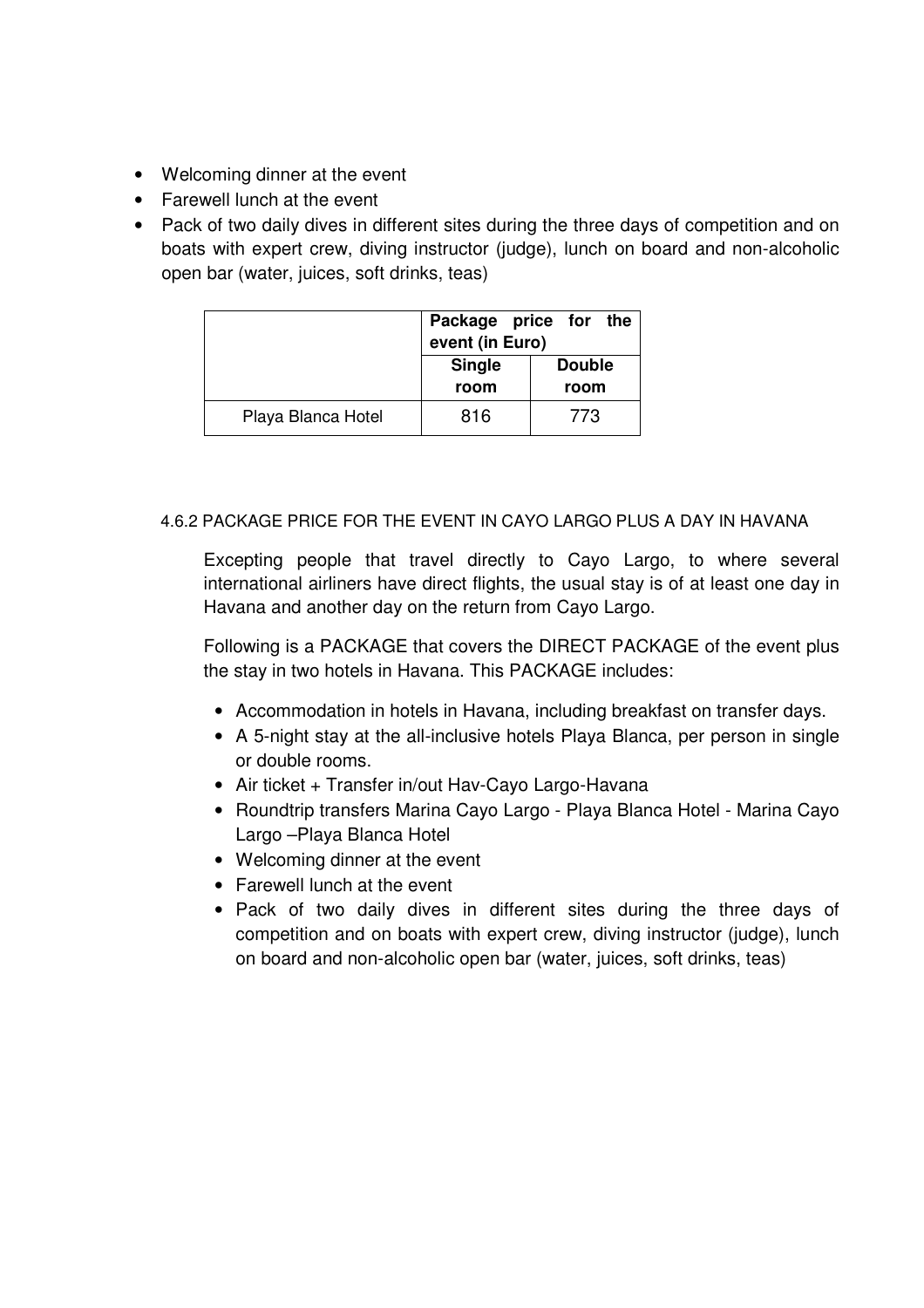| <b>Hotels</b>           | Package price for the event<br>(in Euro) |             |
|-------------------------|------------------------------------------|-------------|
|                         | Single room                              | Double room |
| Playa Blanca + Nacional | 980                                      | 897         |
|                         |                                          |             |
| Playa Blanca + Riviera  | 932                                      | 855         |
|                         |                                          |             |
|                         |                                          |             |
|                         |                                          |             |
|                         |                                          |             |

- 4.7 Only the CMAS International Judge is entitled to decide the interruption of the Competition due to force majeure (a cold front, heavy rains, other natural phenomena). The competition will be valid after the first two dives in all categories.
- 4.8 The 5 categories for the individual classification are:
	- 4.8.1 **Fish** (Fish Photo only (turtles, octopus, etc. are not accepted) involving nice attitudes of these creatures)**.**
	- 4.8.2 **Close-up photo with a theme** (Macro or close-up photo of a theme. Each championship will have a subject or theme representative of the location of the competition. The theme will be "Sponge/Spongia".
	- 4.8.3 **Close-up photo without a theme.** (Macro or close-up photo of all subjects except fish or the theme of the championship as the main subject). Details of fish or of the theme are not accepted in this category).
	- 4.8.4. **Wide angle without diver.** (A wide angle photo without any diver showing the beauty of the natural underwater environment including fauna and flora).
	- 4.8.5. **Wide angle with diver.** (A wide angle photo including diver who may be the assistant; colored lights and half pictures are allowed in this category. Apnoe dives are not allowed.
- 4.9 There will be 4 (four) Competition Zones and 2 (two) as reserve.
- 4.10 The competition zones will be drawn in the organizing meeting and all competitors must equally pass by the same zones.
- 4.11 Only the CMAS International Judge is entitled to change the Competition Zones and use the reserve ones in case of inclemency of the weather or force majeure.

#### **5. Photos**

Selection of photos. See General Rules

#### . **6. SAFETY MEASURES**

6.1 The entry form submitted and signed by each participant ensures that all team members have no physical impediments to diving.